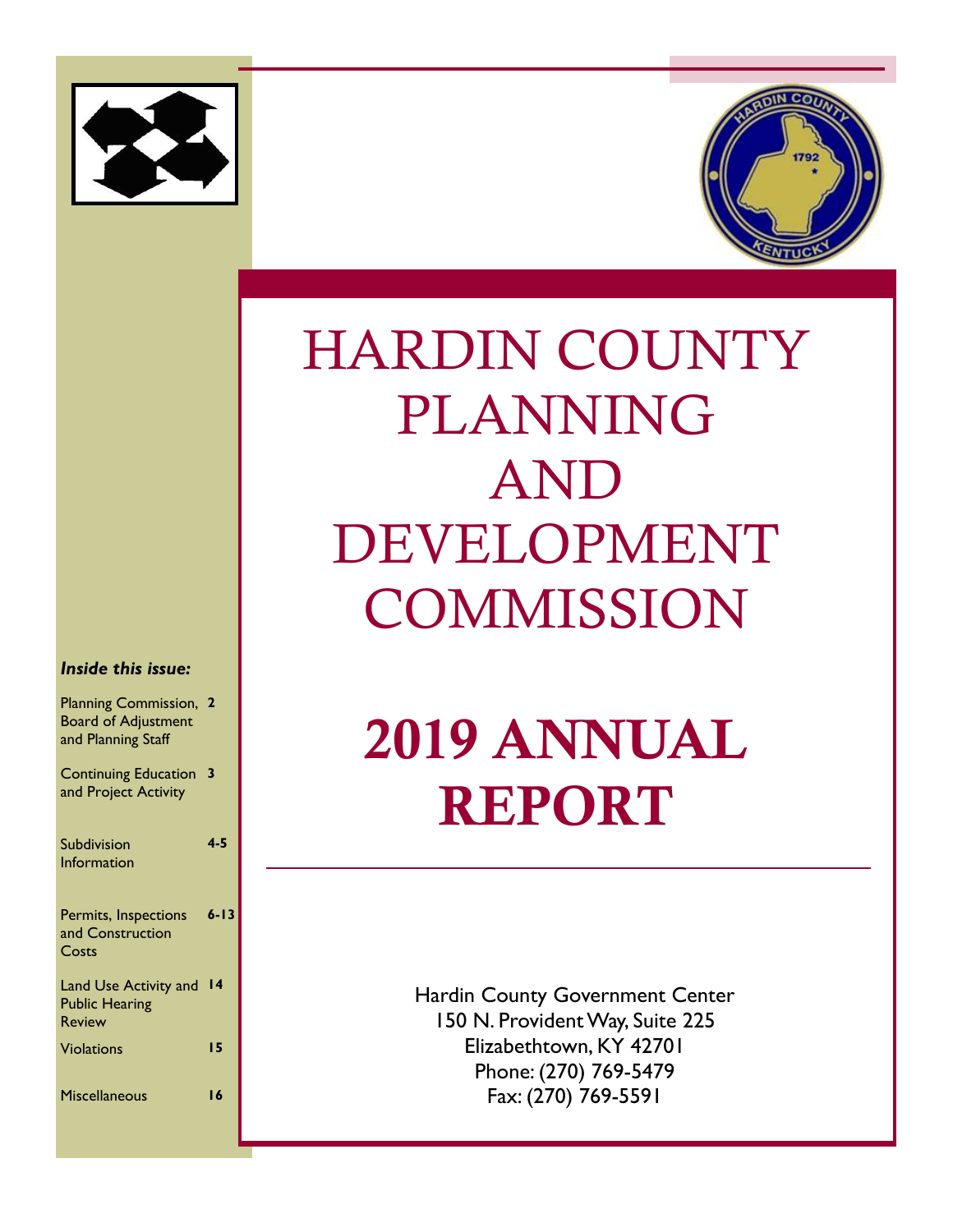## Planning Commission Members

Mark Hinton, Chairman Greg Lowe, Vice Chairman Larry B. Jaggers, II, Secretary Steve Steck, Member Danny Percell, Sr., Member

# Board of Adjustment Members

Robert A. Krausman, Chairman Greg Youngblood, Vice Chairman Steve Steck, Secretary

# Planning Commission Staff

Adam C. King, AICP - Director Chris Butz - Planner Susan Bowen - Administrative Assistant Julia McBeth - Planning Assistant Madeline Hornback - KBC Coordinator David Veirs - Electrical Inspector Ed Bryan - Building Inspector Jimmy Morgan - Building Inspector, Part time Hardin County Attorney's Office - Legal Counsel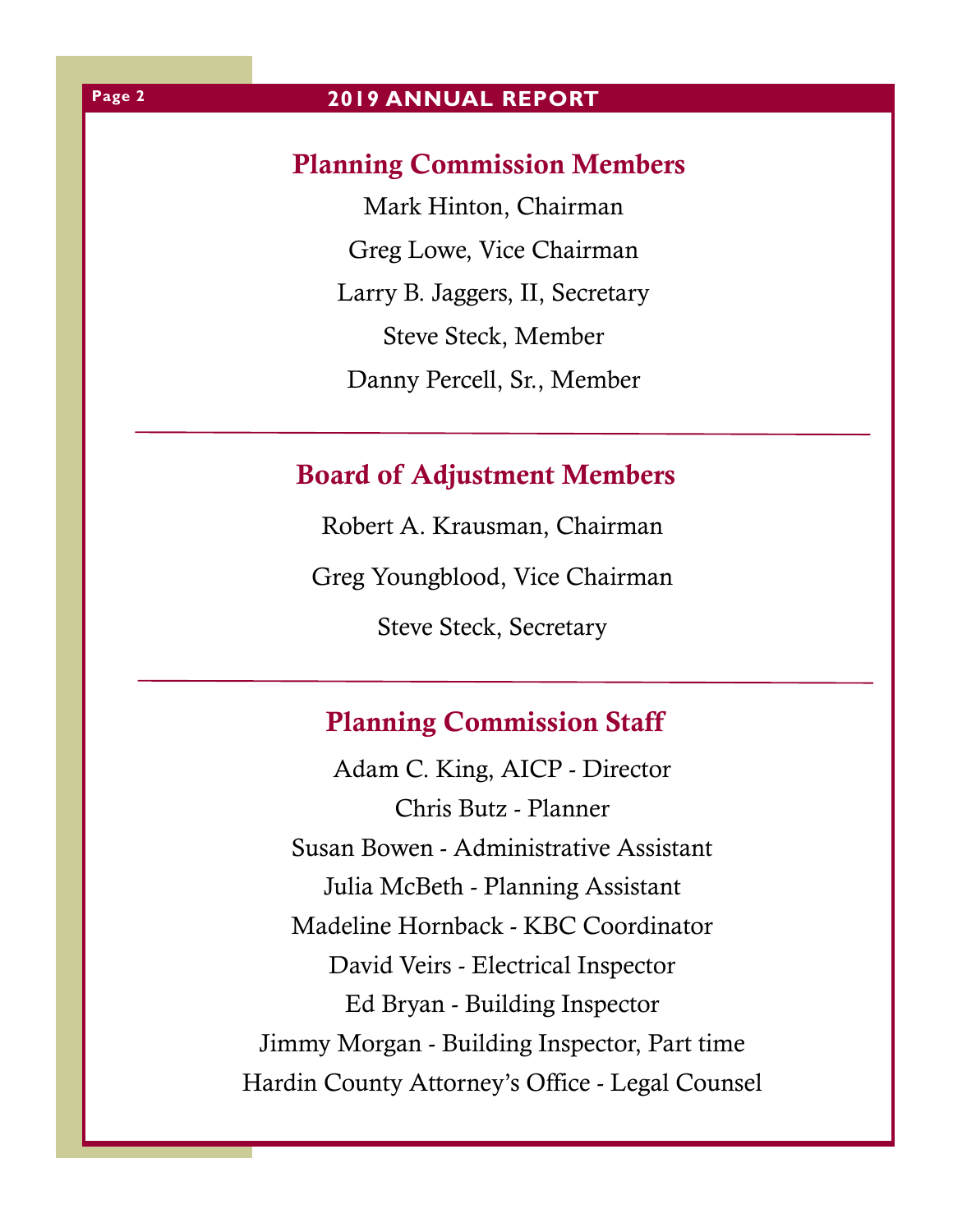## **2019 ANNUAL REPORT Page 3**

# Continuing Education Training

- APA-KY Spring Conference, Lake Cumberland, KY
- KY League of Cities, Elizabethtown KY
- APA-KY Regional Conference, Owensboro, KY
- APA-KY Fall Conference, Lexington, KY
- CAAK Spring Conference, Kentucky Dam Village
- CAAK Fall Conference, Owensboro, KY

## Project Activity of Notable Developments

- 1. DOLLAR GENERAL (GLENDALE) Construction of a 9,100 sq. ft. Dollar General store on East Main Street in Glendale, KY.
- 2. BLUEGRASS CELLULAR TOWER (GLENDALE) Approved Development Plan for the construction of a 240' tall cell tower on the East Hardin Middle School site in Glendale, KY.
- 3. FRANKLIN CROSSROADS BAPTIST CHURCH Approved an Amended Development Plan to allow for 114 additional parking spaces for the church at 4695 Hardinsburg Road, Cecilia, KY.
- 4. MCDONALDS (GLENDALE) Approved Development Plan for a remodel of the McDonald's within the Pilot Travel Center at 58 Glendale Hodgenville Road West, Glendale, KY.
- 5. SHAWN GOFF PROPERTIES Approved Development Plan to allow for a 1000 sq. ft. addition to a commercial building at 21 Pointers Court, Rineyville, KY.
- 6. YODER SAW MILL Approved a Zoning Change to Agricultural, a Development Plan and a Conditional Use Permit to allow for a commercial saw mill at 124 Millerstown Loop, Upton, KY.
- 7. IRVINGTON GAS Approved an Amended Development Plan to allow for a second storage tank at 5930 N. Dixie Highway, Elizabethtown, KY.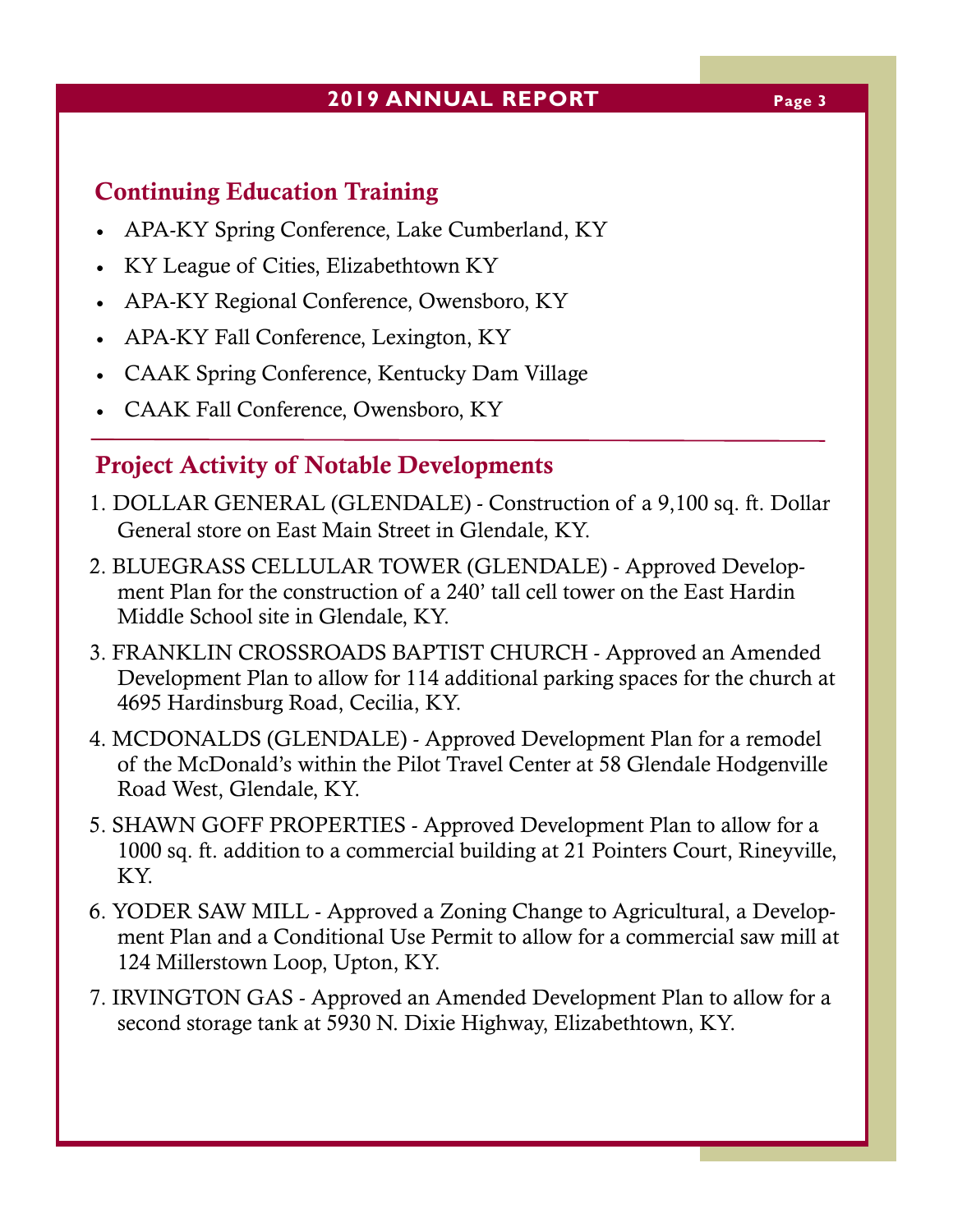#### **2019 ANNUAL REPORT Page 4 12-MONTH HISTORY OF PLATS**  Plat approval has 0 5 10 15 20 been fairly consistent over the last **JANUARY** lз five years. For 2019 there were 97 total **FEBRUARY** 4 plats recorded. J10 MARCH However, 2018 did 17 APRIL see a substantial increase in the total l8 MAY number of plats rec-I18 **JUNE** orded with 105, which is the highest 16 **JULY** total since 2007. **AUGUST** وا • The last 5 years l8 **SEPTEMBER** have averaged 92 17 **OCTOBER** plats recorded each 17 year. NOVEMBER **DECEMBER** J10 **TOTAL NUMBER OF PLATS RECORDED, 5-YEARS** 150

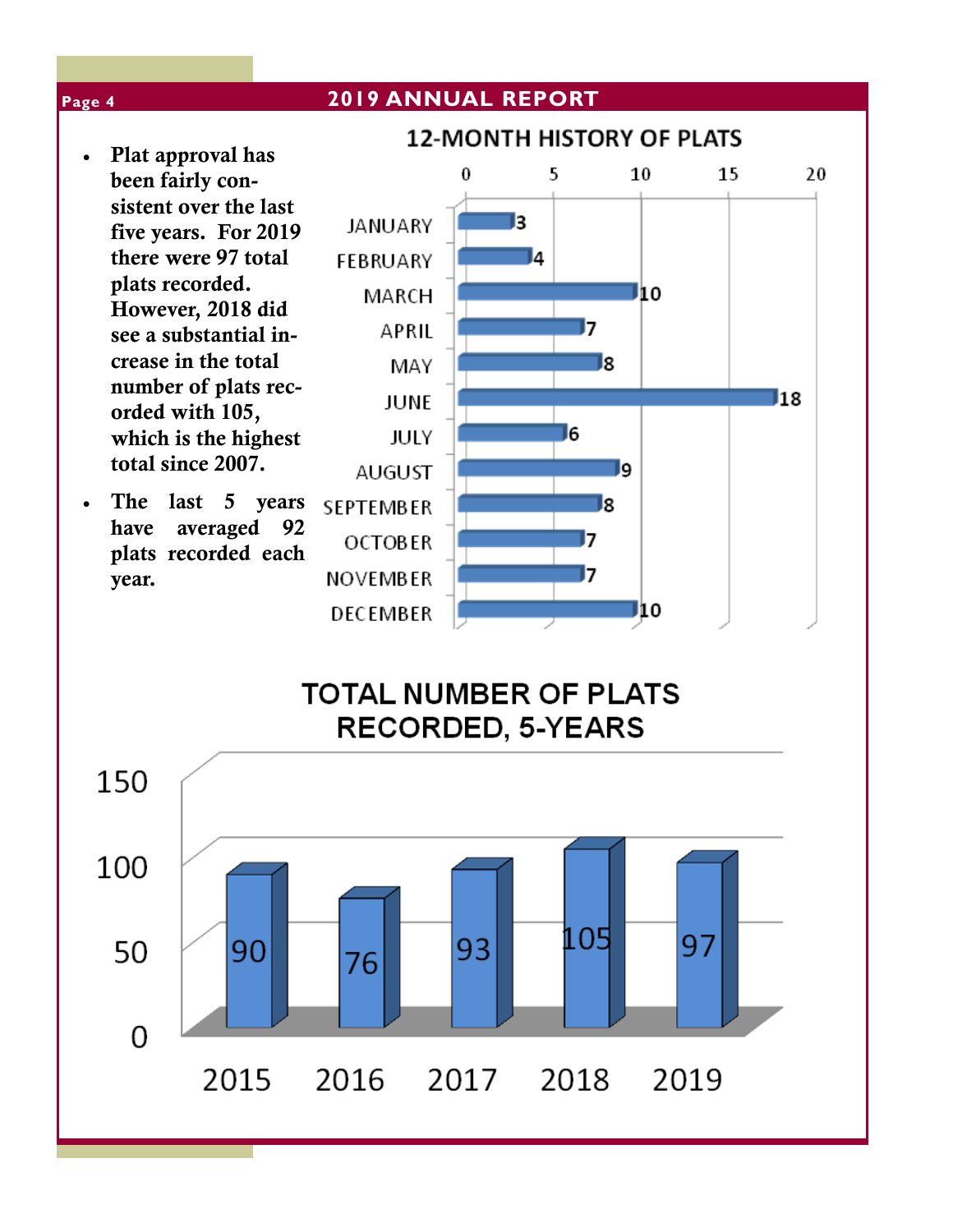#### **2019 ANNUAL REPORT Page 5**

- For 2019 there were 119 new lots created. The total number of lots created by the plats is down 20 lots from 2018.
- The last 5 years have averaged 113 new lots created each year.
- The plat that created the most lots for the year was Maggie's Acres Subdivision at the corner of West Rhudes Creek Road and New Glendale Road with 13 new lots.



TOTAL NUMBER OF LOTS RECORDED, 5-YEARS

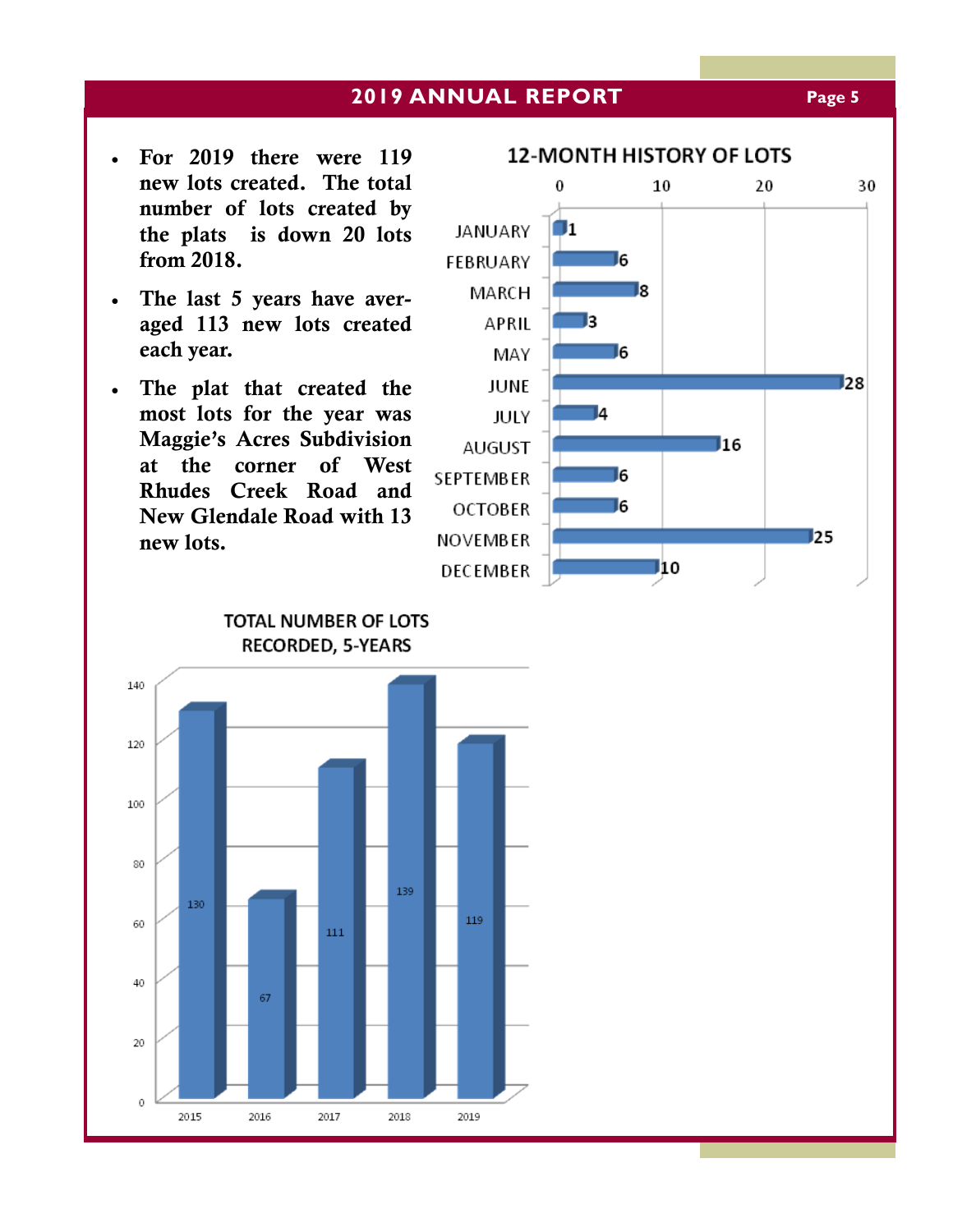

- Annual building permit totals continued their modest climb this year exceeding 2018 by 14 permits. 482 permits were issued in 2019 compared to 468 in 2018.
- The six-year average for total permits actually rose this year from 432 to 440 thanks to the increase in permit numbers. 2019's total number of permits was 9% greater than the six-year average.
- Single Family Dwellings and Detached Accessory Structures (garages, barns and sheds) account for the greatest number of permits issued annually. For 2019, single family dwellings and detached accessory structures together accounted for 57% of the permits issued. There were 122 Accessory Structure-Detached permits issued in 2019 compared to 110 in 2018 and 154 Single Family Dwelling permits issued for 2019 compared to 149 issued in 2018.

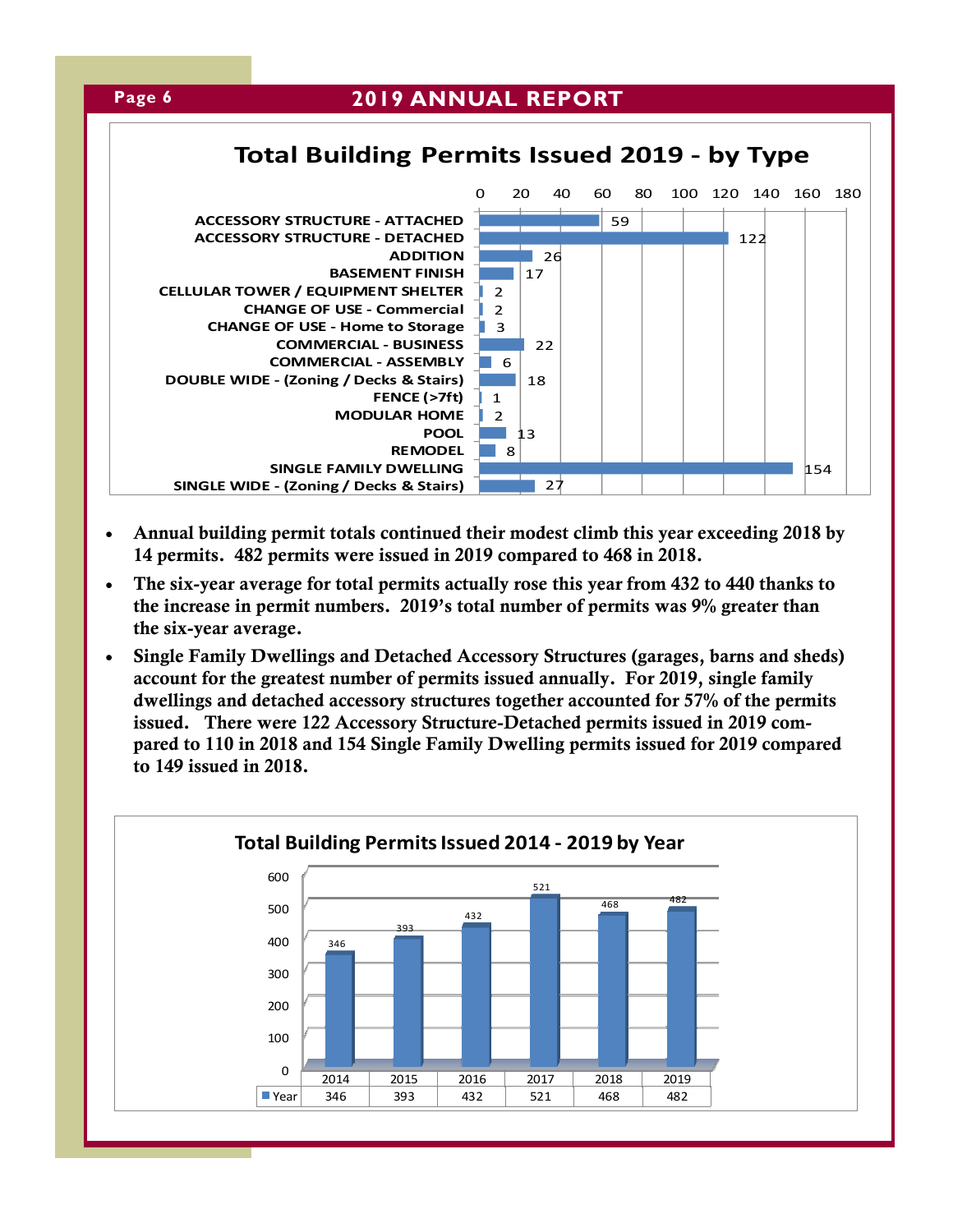**Page 7** 



- The total number of Single Family Dwelling Permits issued in 2019 increased 3.36% from 2018. There were 154 single family permits issued in 2019 compared to 149 in 2018. The 6-year annual average increased from 125 to 131. 2019's average equaled an increase of 17.56% from the 6-year annual average.
- The average number of Single Family Dwelling Permits issued per month in 2019 was 12.8. The monthly average for 2014 through 2019 was 10.8 which calculates to a monthly average increase of 18.52%. August was the busiest month of 2019 with 18 permits.
- The most Single Family Dwelling permits ever issued in a given year was 429 in 2003.

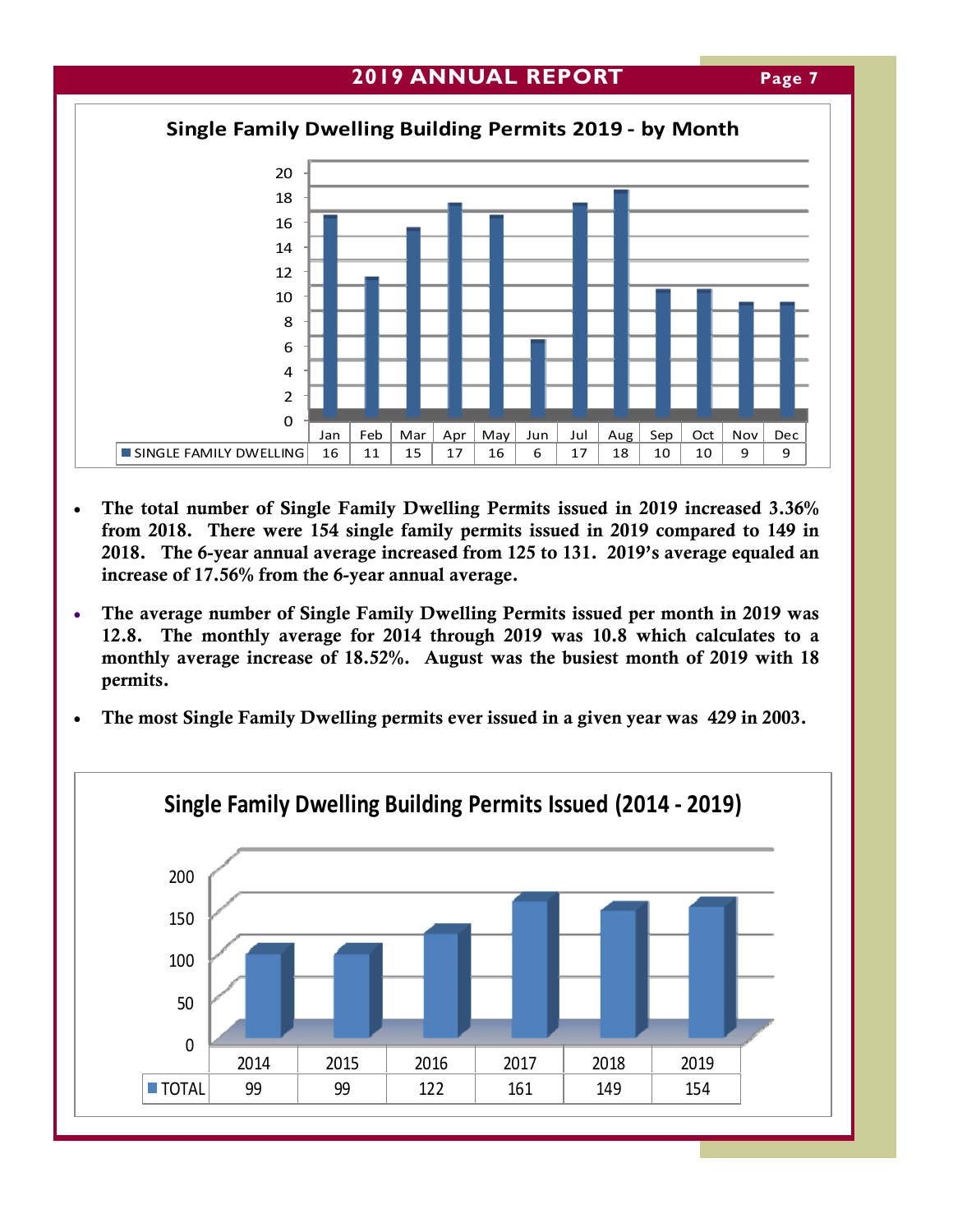# **Page 8 2019 ANNUAL REPORT**



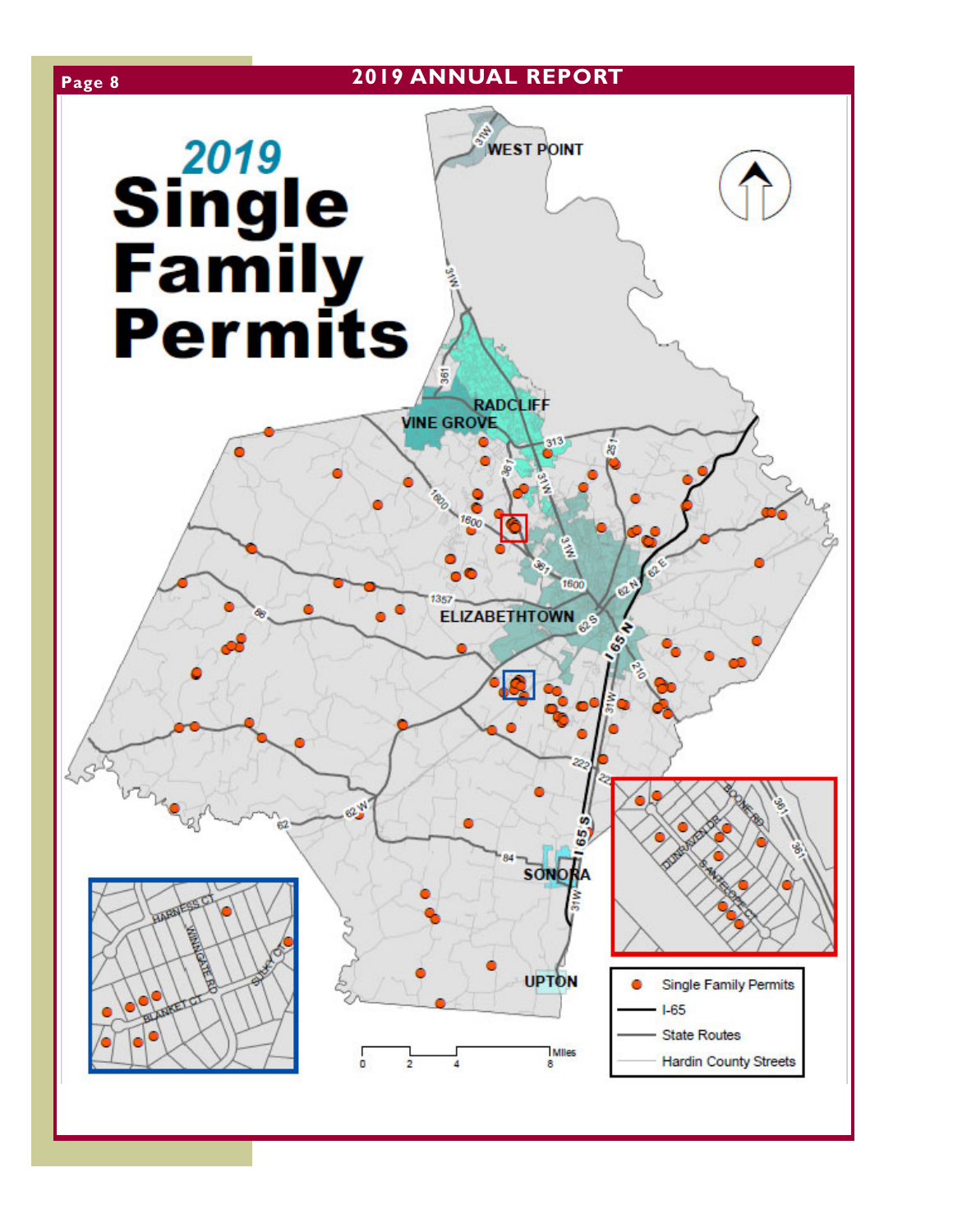#### **2019 ANNUAL REPORT Page 9**



- There was a modest increase in the number of building inspections performed in 2019. There were 1170 Building Inspections in 2018 compared to 1176 in 2019.
- Building Inspections continued their upward trend with 2019 being the busiest of the last five years.
- As is typical, the most often performed type of inspections in 2019 were finals with a slight drop from 452 in 2018 to 447 in 2019. The next most performed type of inspection in 2019 were footers which increased from 347 in 2018 to 352 in 2019.

| <b>Permit Summary Report - Building Inspections - 2019</b> |                                      |          |                |          |          |                |              |                |            |             |            |                |                  |
|------------------------------------------------------------|--------------------------------------|----------|----------------|----------|----------|----------------|--------------|----------------|------------|-------------|------------|----------------|------------------|
|                                                            | Completed Date1/1/2019 TO 12/31/2019 |          |                |          |          |                |              |                |            |             |            |                |                  |
|                                                            | Jan                                  | Feb      | <b>Mar</b>     | Apr      | May      | Jun            | Jul          | Aug            | <b>Sep</b> | Oct         | <b>Nov</b> | Dec.           | <b>Row Total</b> |
| <b>FINAL</b>                                               | 38                                   | 33       | 29             | 29       | 42       | 34             | 36           | 48             | 49         | 43          | 42         | 24             | 447              |
| <b>FOOTER</b>                                              | 14                                   | 20       | 25             | 45       | 34       | 19             | 45           | 42             | 49         | 20          | 14         | 25             | 352              |
| <b>FRAMING</b>                                             | 13                                   | 19       | 28             | 23       | 15       | 22             | 21           | 28             | 19         | 34          | 22         | 26             | 270              |
| <b>RE-INSPECTION</b>                                       | $\Omega$                             | 2        | $\Omega$       | $\Omega$ | $\Omega$ | $\Omega$       | $\mathbf{1}$ | $\overline{4}$ | 3          | $\Omega$    | 2          | $\Omega$       | 12               |
| <b>STATUS CHECK</b>                                        | $\overline{7}$                       | 13       | $\overline{4}$ | 11       | 8        | $\overline{7}$ | 6            | $\overline{4}$ | 9          | 11          | 8          | $\overline{4}$ | 92               |
| <b>STOP WORK</b>                                           | $\Omega$                             | $\Omega$ | $\Omega$       | $\Omega$ | $\Omega$ | $\Omega$       | $\Omega$     | $\mathbf{1}$   | 1          | $\mathbf 1$ | $\Omega$   | $\Omega$       | 3                |
| <b>Totals:</b>                                             | 72                                   | 87       | 86             | 108      | 99       | 82             | 109          | 127            | 130        | 109         | 88         | 79             | 1176             |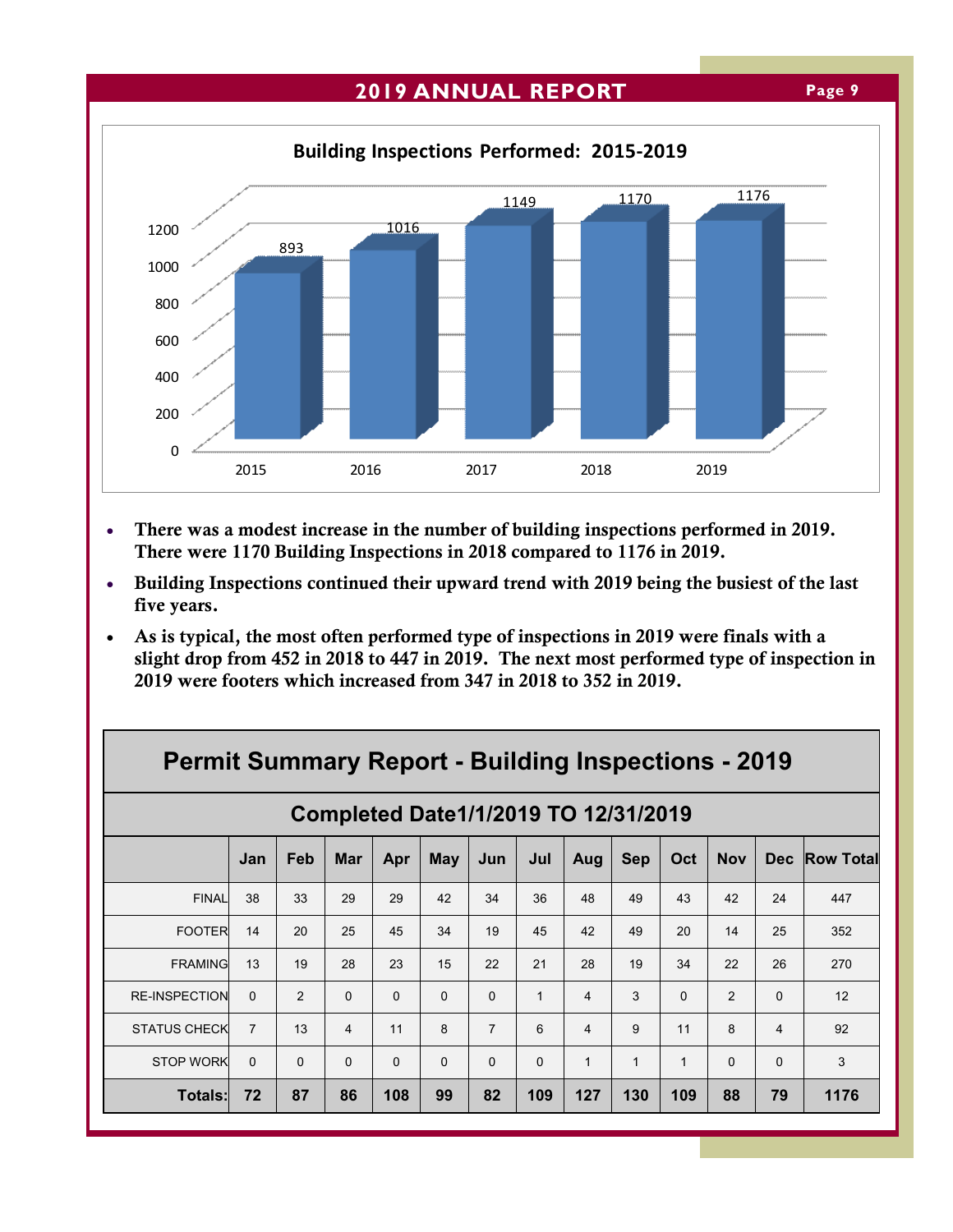

- Plan Reviews are performed for all new single family dwellings with total roofed area of 2000 square feet or more; roofed area is calculated by totaling living area, finished basement area, attached garage area and roofed porch areas.
- Plan reviews are also performed for all basement remodels/finishes and non-residential (commercial, industrial and assembly) projects that fall under local jurisdiction.
- The number of plan reviews increased from 182 in 2018 to 197 in 2019.
- Plan reviews averaged 11.3 per month for Single Family Dwellings; 3.25 for Basement Finishes and 1.8 for Non-Residential/Commercial projects.

| <b>Permit Summary Report - Plan Reviews 2019</b> |     |                |              |     |                |              |                |     |                |              |                |              |                            |
|--------------------------------------------------|-----|----------------|--------------|-----|----------------|--------------|----------------|-----|----------------|--------------|----------------|--------------|----------------------------|
| Completed Date1/1/2019 TO 12/31/2019             |     |                |              |     |                |              |                |     |                |              |                |              |                            |
|                                                  | Jan | Feb            | <b>Mar</b>   | Apr | <b>May</b>     | Jun          | Jul            | Aug | <b>Sep</b>     | Oct          | <b>Nov</b>     | <b>Dec</b>   | <b>Row</b><br><b>Total</b> |
| <b>Single Family</b>                             | 14  | 6              | 14           | 20  | $\overline{7}$ | 9            | 10             | 18  | $\overline{7}$ | 15           | $\overline{7}$ | 9            | 136                        |
| <b>Basement</b><br>Finish                        | 3   | 3              | 5            | 8   | 3              | 3            | $\overline{2}$ | 1   | $\overline{2}$ | 5            | 3              | 1            | 39                         |
| <b>Commercial</b>                                | 3   | $\overline{2}$ | $\mathbf{0}$ | 3   | $\overline{2}$ | $\mathbf{0}$ | 3              | 3   | $\overline{2}$ | $\mathbf{0}$ | 3              | $\mathbf{1}$ | 22                         |
| Totals:                                          | 20  | 11             | 19           | 31  | 12             | 12           | 15             | 22  | 11             | 20           | 13             | 11           | 197                        |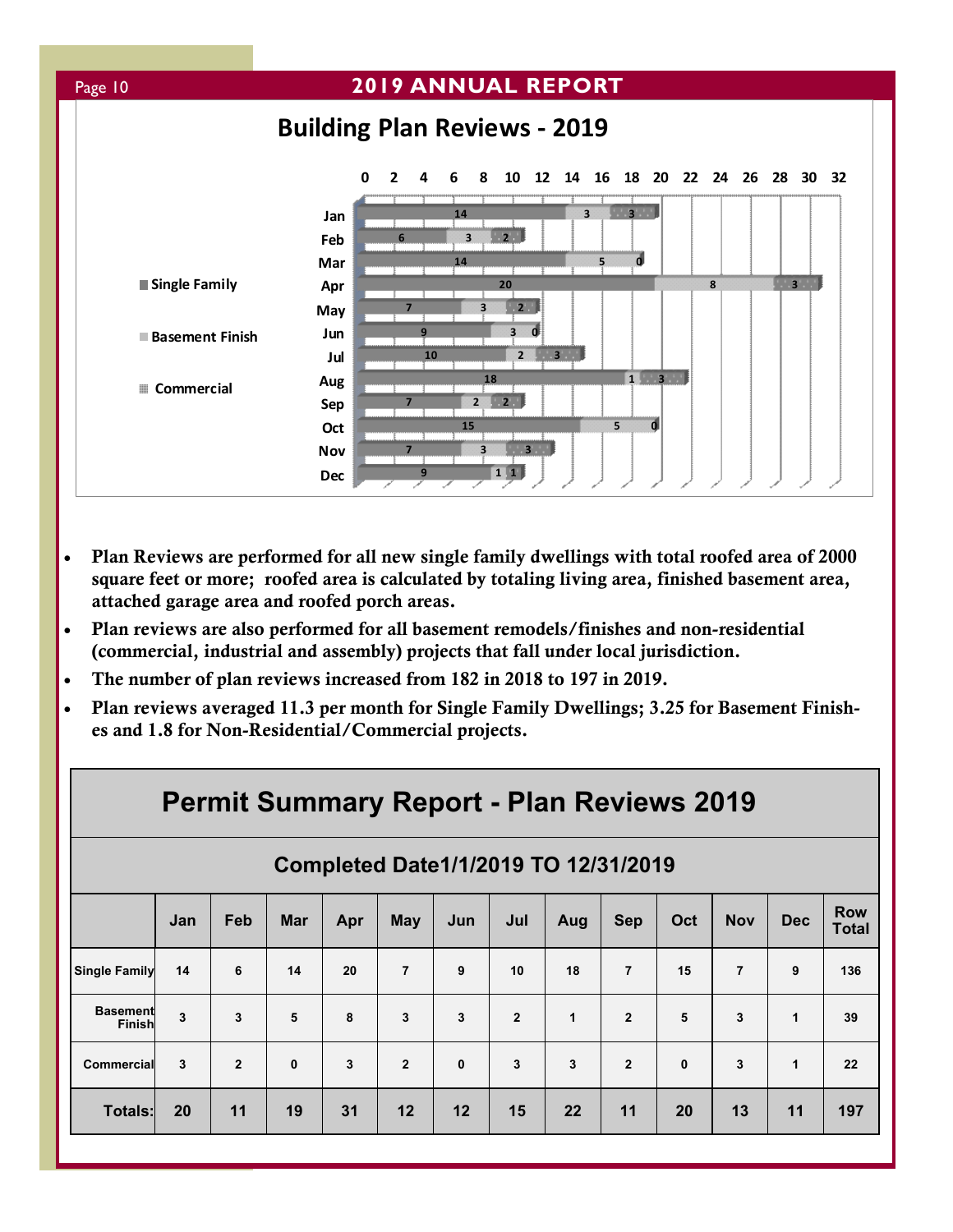

- The number of electrical permits issued has continued to increase annually since 2014. 2019 was the busiest year for electrical inspections of the last six years with a total of 1110.
- The six-year average for electrical permits rose from 876 in 2018 to 921 for 2019 . 2019's total number of electrical permits was 20.52% greater than the average.
- The number of Single Family Dwelling Permits always tops the numbers for the most electrical permits issued. The 520; however, is not only new houses but also includes inspections for service entrances, generator installs, service reconnects, etc.

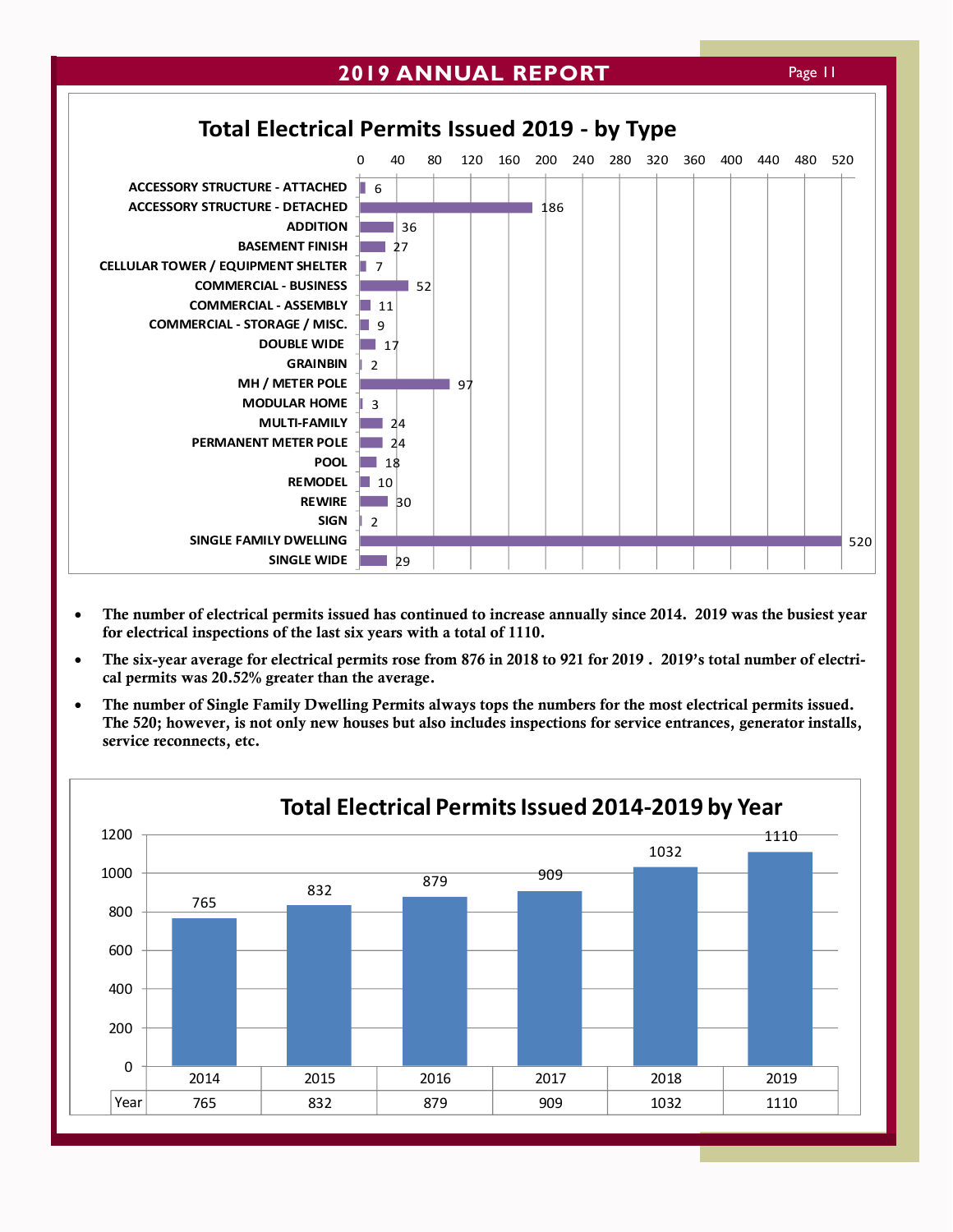### Page 12 **2019 ANNUAL REPORT**



- A total of 2003 electrical inspections were completed in 2019.
- There were 4.49% more electrical inspections performed in 2019 than in 2018.
- 2019 was the most active year for electrical inspections of any of the last 5 years.
- Electrical inspections averaged approximately 167 per month, which equals approximately 14 inspections per day for a 3-day per week schedule.
- This office is responsible for electrical inspections for Unincorporated Hardin County, the cities of West Point, Vine Grove, Sonora and Upton in Hardin County and all of Larue County.

|      | <b>Permit Summary Report - Annual Electrical Inspections Completed</b> |     |            |     |            |     |     |     |            |     |            |            |              |
|------|------------------------------------------------------------------------|-----|------------|-----|------------|-----|-----|-----|------------|-----|------------|------------|--------------|
|      | Completed Date 1/1/2015 TO 12/31/2019                                  |     |            |     |            |     |     |     |            |     |            |            |              |
| Year | Jan                                                                    | Feb | <b>Mar</b> | Apr | <b>May</b> | Jun | Jul | Aug | <b>Sep</b> | Oct | <b>Nov</b> | <b>Dec</b> | <b>Total</b> |
| 2015 | 118                                                                    | 89  | 104        | 127 | 138        | 157 | 141 | 134 | 151        | 178 | 159        | 144        | 1640         |
| 2016 | 105                                                                    | 105 | 110        | 128 | 110        | 144 | 140 | 128 | 168        | 162 | 156        | 180        | 1636         |
| 2017 | 119                                                                    | 143 | 163        | 158 | 138        | 180 | 183 | 163 | 140        | 124 | 150        | 164        | 1825         |
| 2018 | 97                                                                     | 108 | 154        | 147 | 172        | 210 | 163 | 221 | 167        | 161 | 178        | 139        | 1917         |
| 2019 | 128                                                                    | 122 | 175        | 146 | 199        | 171 | 193 | 171 | 215        | 189 | 165        | 129        | 2003         |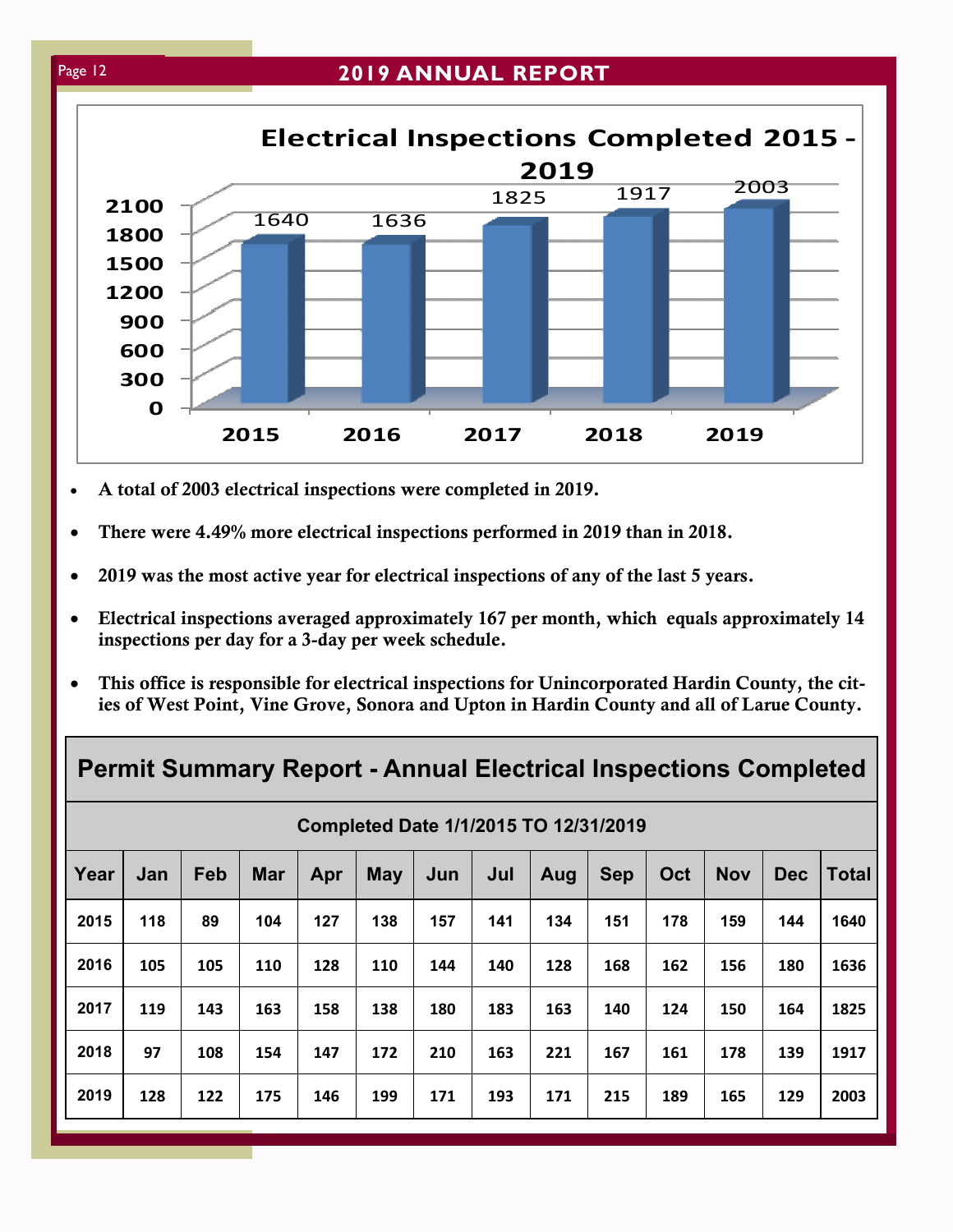Construction costs for Unincorporated Hardin County dropped 10.88% between 2018 and 2019. Construction costs fell from \$46,586,970 in 2018 to \$41,518,476 in 2019. The decrease was seen in nearly every work type from storage sheds to commercial projects. The largest non-residential projects were a church addition for North Stephensburg Baptist Church and a new Bluegrass Cellular tower in Glendale.

One bright spot was residential construction costs. The construction cost for single family dwellings was up 8.92% for 2019. Single family dwellings accounted for 79% of the 2019 construction cost total. The total construction cost for new homes in 2019 was \$32,874,850.

The 2019 total construction cost of \$158,378,744 for the five reporting jurisdictions showed an overall decrease of just 0.92% from the 2018 total of \$159,844,388. While Unincorporated Hardin County and Elizabethtown saw decreases, Radcliff and Vine Grove posted gains of at least \$1,000,000 each from 2018 to 2019. Elizabethtown continues to make up the majority of the construction cost pie and has since 2011.

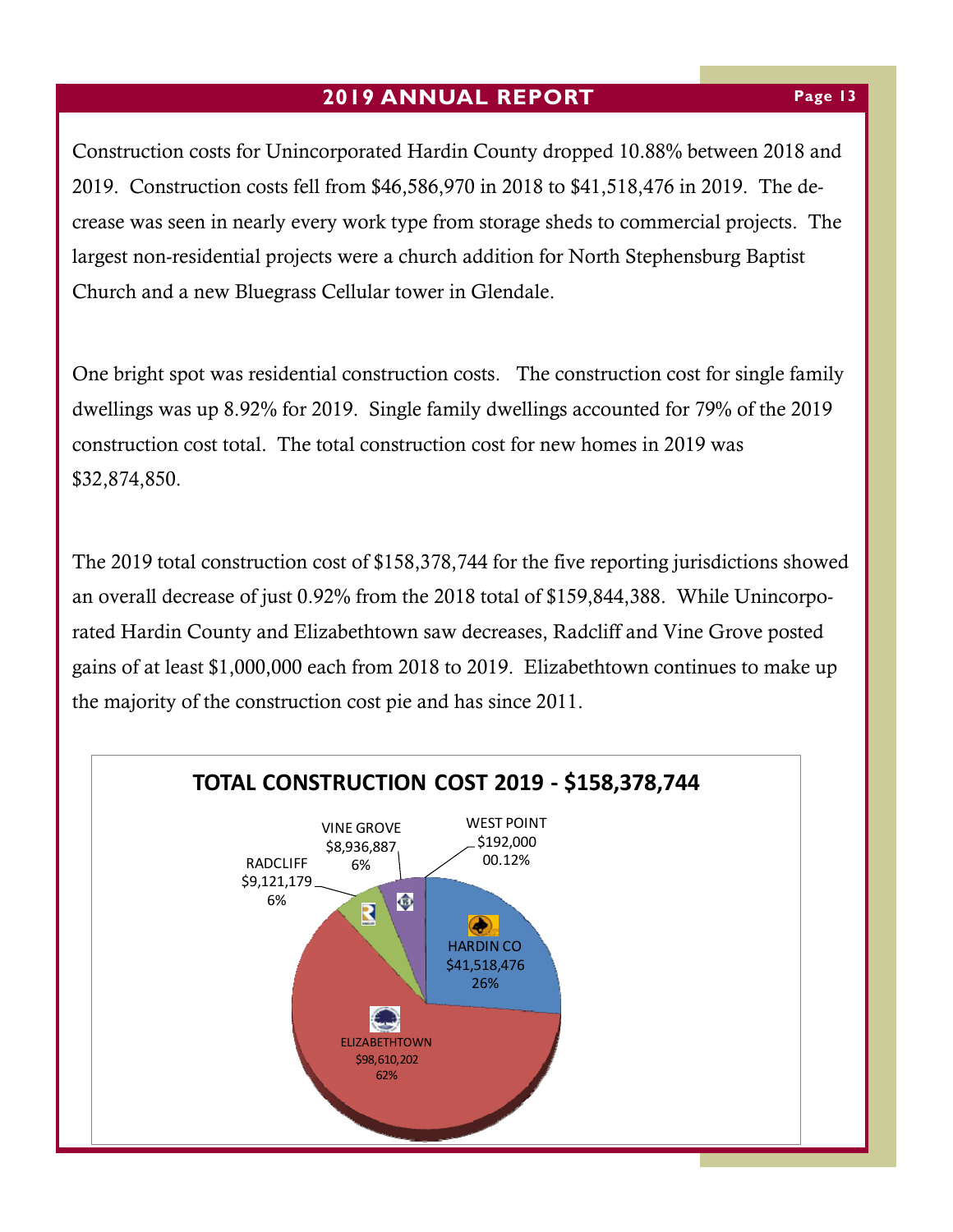#### **Page 14**

#### **2019 ANNUAL REPORT**

The Planning and Development Commission Staff have been active in the past year with public hearings, subdivision plats, development plans and building & electrical permits. The following table illustrates the workload for 2019.

| <b>Application</b><br><b>Type</b> | No. of<br><b>Applications</b> | <b>Approved</b> | <b>Expired</b> | <b>Denied</b> | Withdrawn | Pending        |
|-----------------------------------|-------------------------------|-----------------|----------------|---------------|-----------|----------------|
| <b>CONDITIONAL</b>                |                               |                 |                |               |           |                |
| USE PERMIT                        | 24                            | 21              | $\Omega$       | $\Omega$      | 2         | $\mathbf 1$    |
| <b>DEVELOPMENT</b>                |                               |                 |                |               |           |                |
| <b>PLAN</b>                       | 12                            | 9               | $\mathbf{1}$   | $\Omega$      | 0         | $\overline{2}$ |
| <b>ZONING CHANGE</b>              | 8                             | 4               | $\Omega$       | 1             | 0         | 3              |
| <b>PUBLIC FACILITY</b>            | $\mathbf 1$                   | 1               | $\Omega$       | O             | O         |                |
| <b>ROAD CLOSING</b>               | 1                             | $\mathbf{1}$    | $\Omega$       | $\Omega$      | 0         | O              |
| <b>SITE PLAN</b>                  | 20                            | 20              | $\Omega$       | 0             | 0         | O              |
| <b>CELL TOWER</b>                 | 1                             | 1               | $\Omega$       | O             | O         |                |
| <b>VARIANCE</b>                   | 17                            | 17              | $\Omega$       | O             | 0         | O              |
| <b>TOTAL</b>                      | 84                            | 74              |                |               | 2         | 6              |

- A total of 8 Zoning Changes were submitted to the Planning Commission during 2019 (with one application denied and three pending); of the 4 approved Zone Changes, two were to the Agricultural Zone, one from Rural Residential to Urban Residential and one from a Residential to a Commercial Zone. The Planning Commission also approved one Road Closing and one Public Facility in addition to a Text Amendment to update the Comprehensive Plan.
- The Commission Staff reviews all Development Plans and Site Plans. A total of 12 Development Plans for Assembly, Commercial and Industrial projects were reviewed along with 20 Site Plans for Residential related projects.
- A total of 41 applications were considered by the Board of Adjustment during 2019 for Conditional Use Permits and Variances. Additionally, one Administrative Review was held to correct the Zoning Map.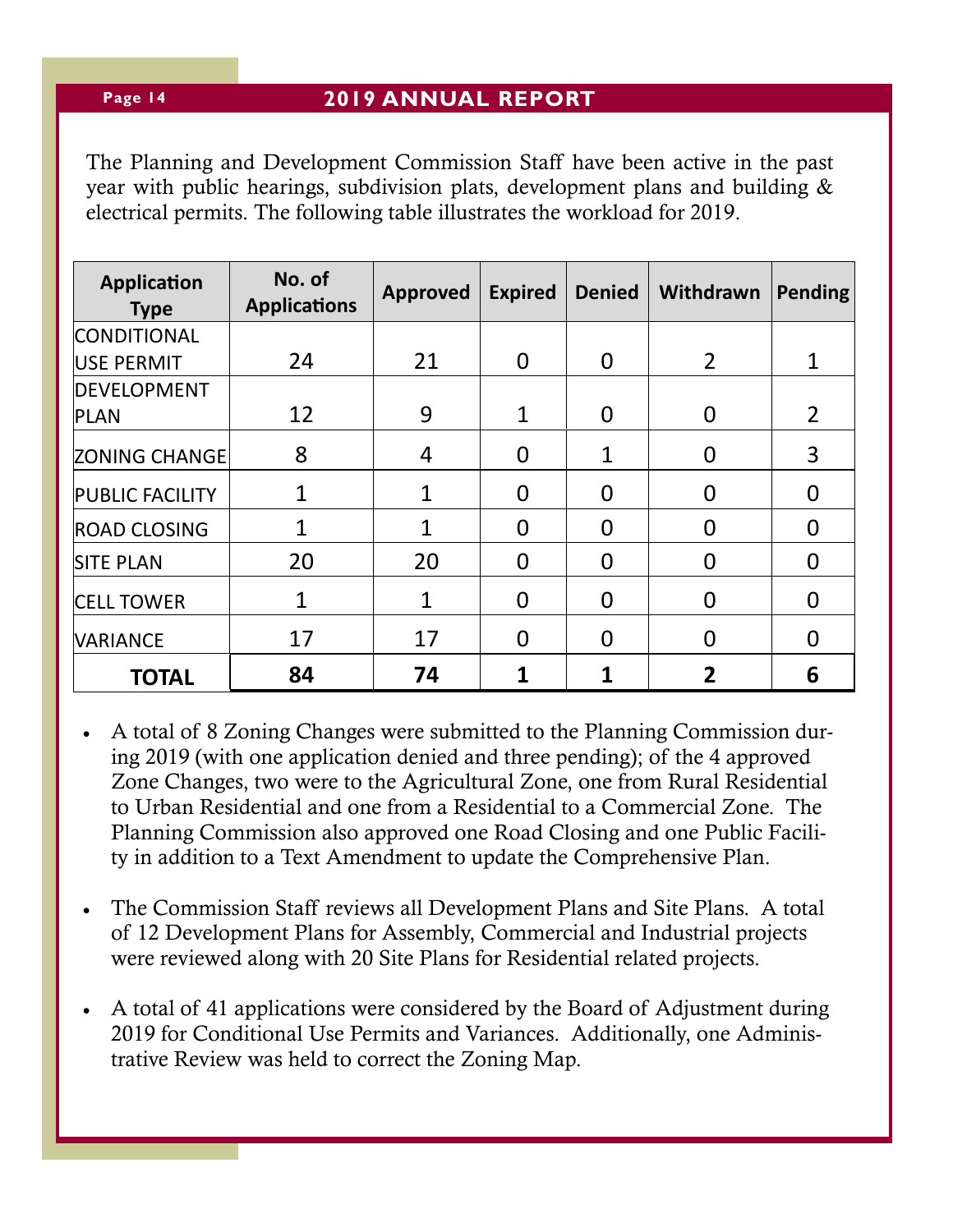# VIOLATIONS REPORT 2019

If a violation of the county ordinance occurs, or is alleged to have occurred, any person may file a written complaint or otherwise make a report to the Planning Commission. Such a complaint, stating the causes and basis thereof, can be filed anonymously with the Planning Staff. Reports of violations are coordinated with the Hardin County Code Enforcement Officer and the Hardin County Property Maintenance Code.

A violation notice will be issued to the property owner after a staff member has investigated the complaint. The DEVELOPMENT GUIDANCE SYSTEM, ZONING ORDINANCE, 2009 enables the Commission to regulate and provide relief towards a number of items such as wrecked and/or inoperative vehicles, multiple dwellings, and commercial activity in a residential zone.

A notice of violation typically establishes a time period for the property to come into compliance. Should the property owner fail to correct said violation, the Commission then forwards the violation to the Office of the Hardin County Attorney for resolution.

In 2019, a total of thirty five (35) violations were investigated via a Site Visit and resulted in letters being mailed out. Of the 35 violations investigated, 26 were closed out for compliance with 9 items pending potential litigation.



| <b>VIOLATION TYPE</b>                     | # OF INVESTIGATIONS |
|-------------------------------------------|---------------------|
| <b>Inoperable Vehicles</b>                | 20                  |
| RV's used as Dwellings                    | 4                   |
| <b>Multiple Dwellings</b>                 | $\overline{2}$      |
| <b>Running Business without Approvals</b> | 8                   |
| Other                                     |                     |
| <b>TOTAL</b>                              | 35                  |
|                                           |                     |

#### **Page 15**